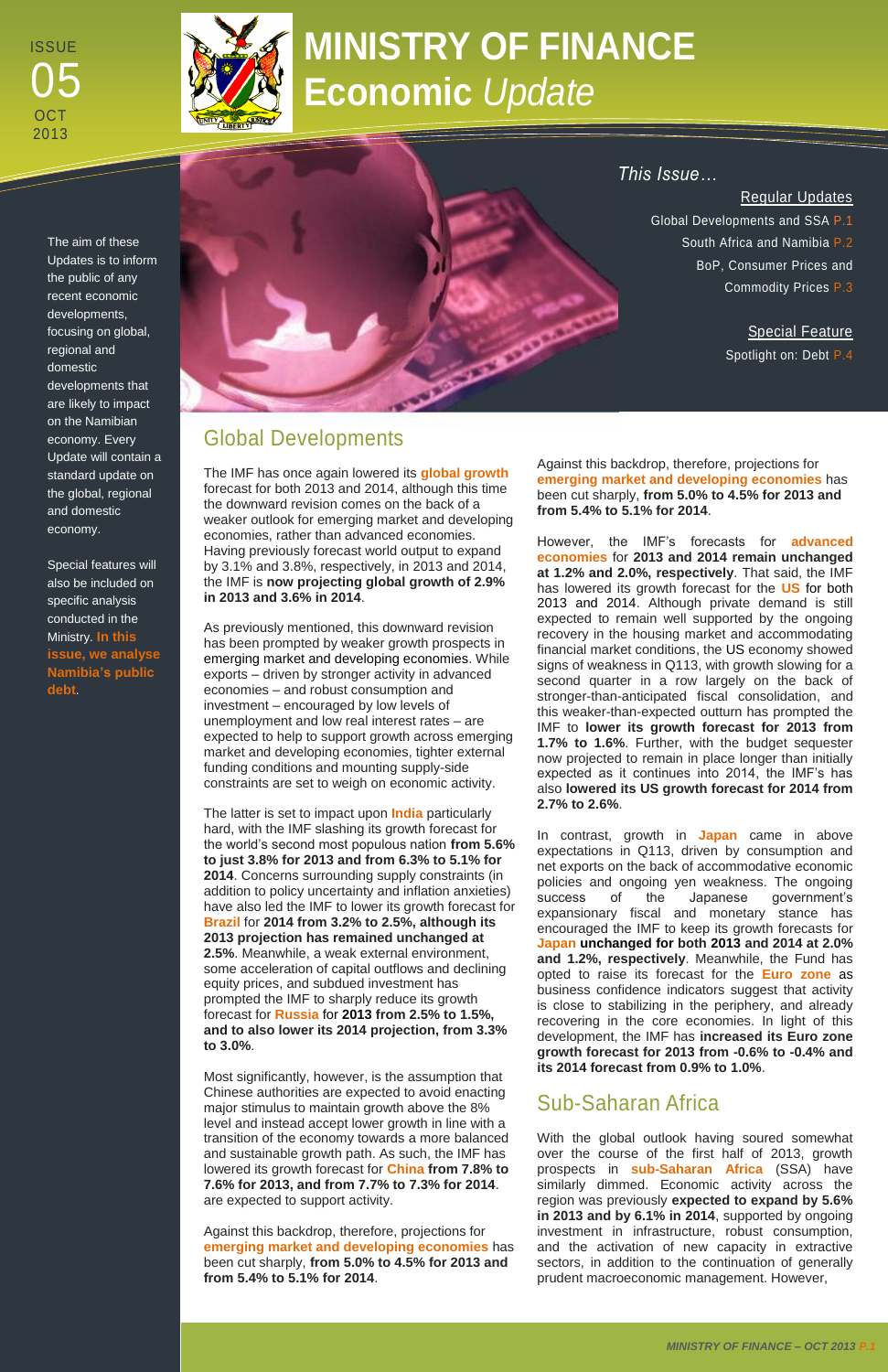due to a weaker external environment and a number of home -grown challenges, real output in SSA is now **forecast to grow by 5.0% in 2013 and expand by 6.0% in 2014** .

Growth prospects in **South Africa** have once again weakened on the back of a tighter financing environment, still weak investor and consumer confidence, continued tense industrial relations, policy uncertainty, and elevated household debt. Against this backdrop, the IMF has **lowered its growth forecasts for SSA's biggest economy from 2.8% to 2.0% for 2013 and from 3.3% to 2.9% for 2014**. Meanwhile, reduced oil production in Nigeria and delays in budget execution in Angola and have also seen the regions' send and third largest economies received a growth forecast downgrade. Having previously been expected to expand by 7.2%, **Nigeria** is **now forecast to grow by 6.2% in 2013, although the country's 2014 growth forecast has be revised up, from 7.0% to 7.4%** due to base effects. However, **Angola** has followed in the footsteps of South Africa and seen its growth forecasts for both 2013 and 2014 lowered. **Having been expected to grow by 6.2% in 2013 and by 7.3% in 2014, Angola's economy is now projected to expand by 5.6% and 6.3%, respectively** .

Real GDP in South Africa grew by 2.0% y-o-y in Q213, marking a very minor acceleration from the 1.9% y - o -y expansion recorded in the first three months of the year. *Agriculture, forestry and fishing* experienced strong growth in Q213, accelerating from  $4.0\%$  y-o-y in Q113 to 6.7%, while *Manufacturing* saw a return to positive growth – of 2.7% y-o-y – having recorded a decline of 0.4% y-oy in the first quarter. This resulted in *Agriculture, forestry and fishing* contributing 0.2 percentage points (pp) to headline growth in Q213, up from 0.1pp in the previous quarter, and *Manufacturing* adding 0.4pp, reversing the negative contribution of 0.1pp provided in Q113.

### South African Economy

Construction slowed from 1.6% y-o-y in Q113 to 1.3% y - o -y in Q213, which resulted in a the sub sector's contribution to total growth falling from 0.1 pp in the first quarter of the year to almost zero in the second. Growth in both *Transport, storage and communication* and *Personal services* also slowed in  $Q213 - from 1.8%$  y-o-y to 1.7% y-o-y and from 2.1% y - o -y to 1.6% y - o -y, respectively. However, this weaker growth had no impact on the contribution to overall growth made by the two sub sectors, with *Transport, storage and communication* adding 0.3pp in both Q113 and Q213, and *Personal services* adding 0.1pp in both periods.

*Finance, real estate and business service*, however, remained the largest contributor to real GDP growth in Q213, adding 0.5pp – a figure which matched the contribution made in Q113 – as growth in the sub sector accelerated slightly from 2.4% y-o-y to 2.6% y - o -y. Similarly, growth in *Wholesale, retail and motor trade; catering and accommodation* accelerated in Q213, to 2.4% y-o-y from 2.1% y-o-y in Q113, yet was still only able to equal the contribution made by the sub -sector in the previous quarter, of 0.3pp. Elsewhere, *Electricity, Water and Gas* followed *Manufacturing* in reversing a decline in activity in the first quarter of the year in Q213, as the sub-sector grew by 0.2% y-o-y in Q213 after shrinking by 2.4% y-o-y in the first three months of the year. However, due to both the small magnitude of the growth recorded by the sub -sector and the limited size of *Electricity, Water and Gas* as a proportion of total GDP, this improvement had only a negligible impact on headline real GDP growth.

Anaemic growth of just 1.9% y-o-y in Q113 came in spite of an expansion of 45.3% y-o-y in Agriculture as livestock were sold due to the recent drought conditions, as well as strong growth of 20.8% y-o-y in *Mining and quarrying* as several industries witnessed double -digit y - o -y declines. *Fishing* fell by 11.2% y-o-y, Manufacturing contracted by 10.3% yo -y, *Construction* shrunk by 10.4% and *Hotels and*  restaurants suffered a 17.0% y-o-y decrease in activity.

These improvements from the first quarter's turnout, however, were all but cancelled out by weaknesses elsewhere, most notably in *Mining and quarrying*. Having expanded by 3.7% y-o-y in Q113, Mining and quarrying declined by 2.8% y-o-y in the second quarter, shaving 0.1pp off of headline growth (having added 0.2pp in the previous quarter). Meanwhile, slower growth in *General government services* and *Construction* also dragged overall economic activity lower. After growing by 2.5% y-o-y in the first quarter, and contributing 0.4pp to headline GDP growth, *General government services* just 0.2pp to real growth, while growth in

With growth remaining fairly anaemic in the first half of the year, and the global outlook for H213 having weakened, the IMF has made a sharp downward revision to its growth forecast for South Africa in 2013. **Previously, the Fund expected SSA's largest economy to expand by 2.8% in 2013, but recent developments have prompted the IMF to slash its growth forecast for 2013 to 2.0%**. Economic activity is still expected to pick up next year, but it is now projected to do so at a more subdued pace with the IMF **lowering its growth forecast for 2014 from 3.3% to 2.9%** .

## Namibian Economy

Although real GDP growth accelerated in the second quarter of the year, economic activity in Namibia remained rather lacklustre as the economy expanded by just 2.3% y-o-y in Q213, up from 1.9% y - o -y in the previous quarter.



*Agriculture* once again posted stellar growth in Q213, recording an expansion of 42.3% y-o-y, while Fishing rebounded strongly to grow by 11.7% y-o-y and Wholesale and retail trade increased by 12.8% y-o-y. However, these impressive performances were largely offset by a reversal in fortunes for the *Mining and quarrying* sector and continued weakness in *Construction* and *Hotels and Restaurants*. *Mining and quarrying* declined by 10.4% y - o -y, while *Construction* activity fell by 17.7% y - o -y and *Hotels and Restaurants* contracted by 31.2% y - o -y.

Despite the weakness witnessed in the first half of the year, the Namibian economy is still forecast to post robust full -year growth in 2013. Indeed, economic growth forecasts for both 2013 and 2014 have been revised up. Economic activity is **now projected to expand by 4.8% in 2013, up from a previous growth forecast of 4.5%**, while real GDP is **now expected to increase by 5.0% in 2014,**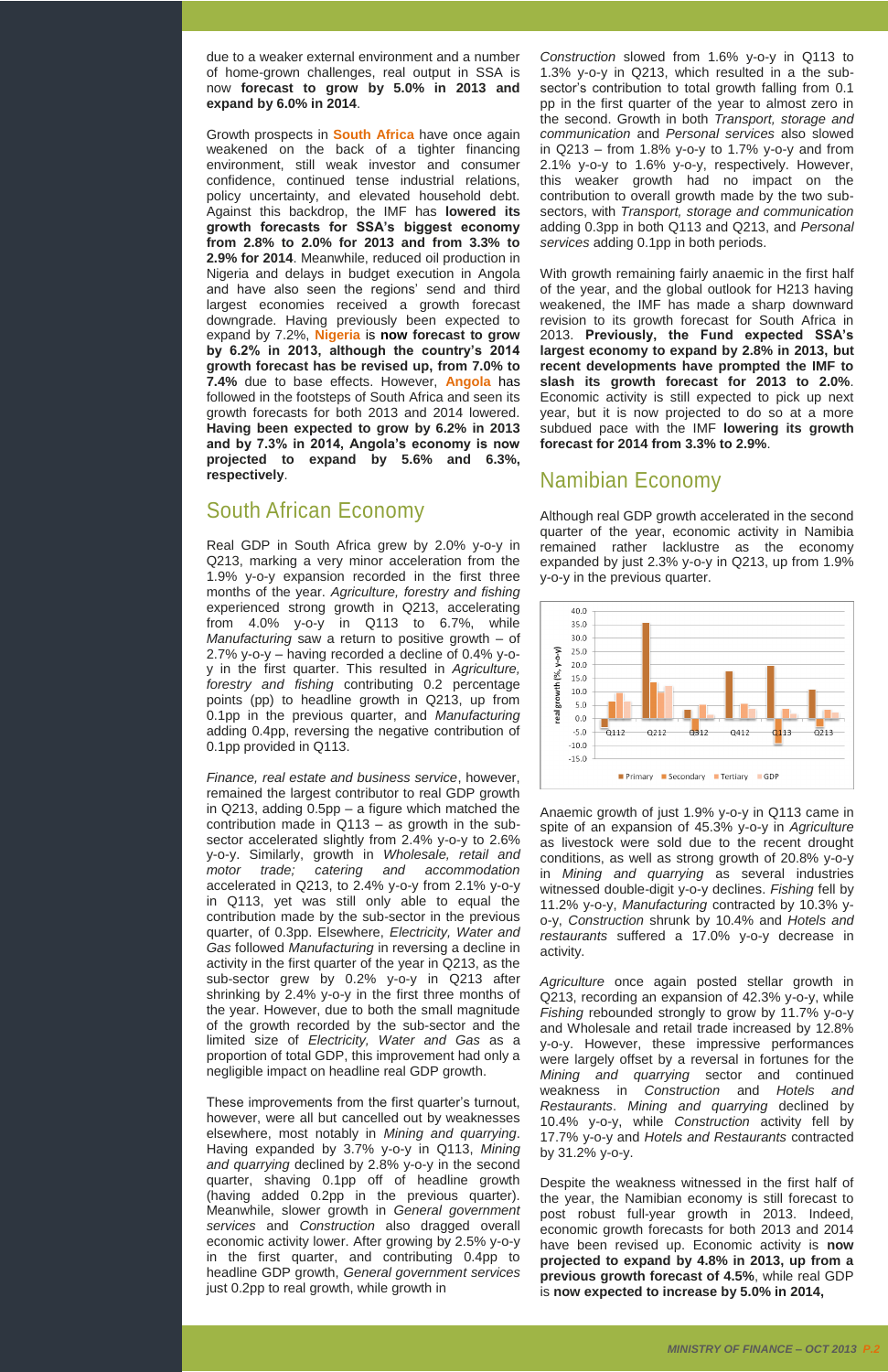**marking an upward revision of 0.5 percentage points from the 4.5% figure initially anticipated**. Robust growth over 2013 and 2014 will be driven by ongoing strength in tertiary industries, particularly in *Wholesale and retail trade*, *Financial intermediation* and *Real estate and business services*, and in particular by a boom in *Construction* activity. Looking beyond 2014, real GDP growth is slow to 4.8% in 2015, before slowing further to 4.6% in 2016, a figure which is projected to be matched in 2017.

# Balance of Payments

The first quarter of 2013 saw Namibia's current account deficit trade deficit widened by a massive N\$1.6bn from the final quarter of 2012, from N\$197mn to N\$1.7bn, as the merchandise trade balance and net investment income both deteriorated sharply. Exports rose by 4.1% q-o-q, but were outpaced by imports which grew by 8.1% q-o-q, resulting in an increase in the merchandise trade balance of N\$574mn. Meanwhile, net investment income fell by N\$888mn in Q113 as outflows of direct investment increased by a mammoth 82.9% q-o-q, from N\$1.0bn to N\$1.9bn.

On the capital and financial account side, direct investment in Namibia and other long-term investment both increased in the first quarter compared to Q412, by N\$266mn (16.0% q-o-q) and N\$194mn (56.9% q-o-q), respectively. However, these improvements were entirely overshadowed by an enormous drop in other short-term investment (which is dominated by the banking sector) which went from a surplus of N\$623mn in Q412 to a deficit of N\$2.1bn. Meanwhile, portfolio investment remained largely unchanged from Q412 in the first three months of the year, declining by just N\$11mn (2.0% q-o-q) as an increase in debt inflows largely offset an outflow of equities. Nonetheless, the country's combined capital and financial account remained in surplus in Q113 to the tune of N\$478mn, although this did represent a sharp decline from the N\$2.8bn surplus posted in the previous quarter.

# Consumer Prices

Consumer price inflation slowed to a two-year low of 5.5% y-o-y in September as food price inflation continued its descent from recent highs. The price of *Food and non-alcoholic beverages* (which holds a 29.6% weighting in the consumer price index) rose by 5.2% y-o-y in September – down from 6.7% y-o-y in the previous month – marking the slowest increase since April 2011. Meanwhile, price growth of *Housing, water, electricity, gas and other fuels*  (which holds the second highest weighting in the CPI at 20.6%) also moderated slightly in September, slowing from 7.8% y-o-y in August to 7.4% y-o-y, as did price growth of *Clothing and footwear* and *Furnishings, household equipment and routine maintenance of the house*.

*MINISTRY OF FINANCE – OCT 2013 P.3*

The price growth of *Clothing and footwear* slowed for a fourth consecutive month to just 0.3% y-o-y in September (from 1.6% y-o-y in August), while the price growth of *Furnishings, household equipment and routine maintenance of the house* witnessed a third straight month of deceleration, slowing to 4.4% y-o-y from 5.6% y-o-y in the previous month. However, price growth of *Transport* – which holds a 14.6% weighting in the consumer price index – moved in the opposite direction, accelerating for a fourth straight month to 7.2% y-o-y (up from 6.8% yo-y in August).

With food price inflation expected to continue to moderate over the coming months, the general downward trend for headline inflation is forecast to remain in place over the remainder for 2013 as well as the start of 2014. Food prices are expected to gradually trend lower over the medium term as prices steadily return to historical trend levels on the back of improving supply, while the recent downward trend in oil prices is also is set to remain in place on the back of a combination of an improved outlook for supply – as oil supply recovers from last year's outages and non-OPEC production increases – and sluggish demand. Against this backdrop, therefore, **full-year average inflation forecast to slow to 6.0% in 2013, down from the 6.5% registered in 2012 to 5.8% in 2014**.

# Commodity Prices

Having posted increases of 0.1% y-o-y and 1.1% mo-m in August, the IMF's All Commodity Price Index (ACPI) fell on both a y-o-y (1.0%) and m-o-m (0.3%) basis in September on the back of declines in *Food* and *Metals* prices. After falling by 6.4% y-o-y (5.2% m-o-m) in August and by 0.6% y-o-y (0.7% m-o-m) in July, *Food* prices decreased for a third consecutive month in September, by 7.8% y-o-y (3.5% m-o-m), while *Metals* prices recorded their eighth decline in nine months, falling by 1.1% y-o-y (1.7% m-o-m) to reverse the 4.9% y-o-y (4.8% m-om) increase witnessed in August.



Meanwhile, although y-o-y price growth of A*gricultural raw materials* remained in positive



territory, it nonetheless slowed for a third straight month in September, with the price of A*gricultural raw materials* increasing by 2.0% y-o-y having risen by 4.1% y-o-y in the previous month and by 4.2% yo-y in the month before that. On a m-o-m basis, however, the trend has moved in the opposite direction, with the price of A*gricultural raw materials* remaining unchanged in September after falling by 1.2% m-o-m in August and by 2.4% m-o-m in July.

*Oil* price growth on the other hand, continued to witness decelerations on both a y-o-y and m-o-m basis. The price of *Oil* rose by 2.0% y-o-y in September marking a third consecutive month of slower growth after posting increases of 2.4% y-o-y in August and 8.5% in July, while on a m-o-m basis, *Oil* prices rose by just 0.7% following increases of 2.7% m-o-m in August and 5.4% m-o-m in the month before that.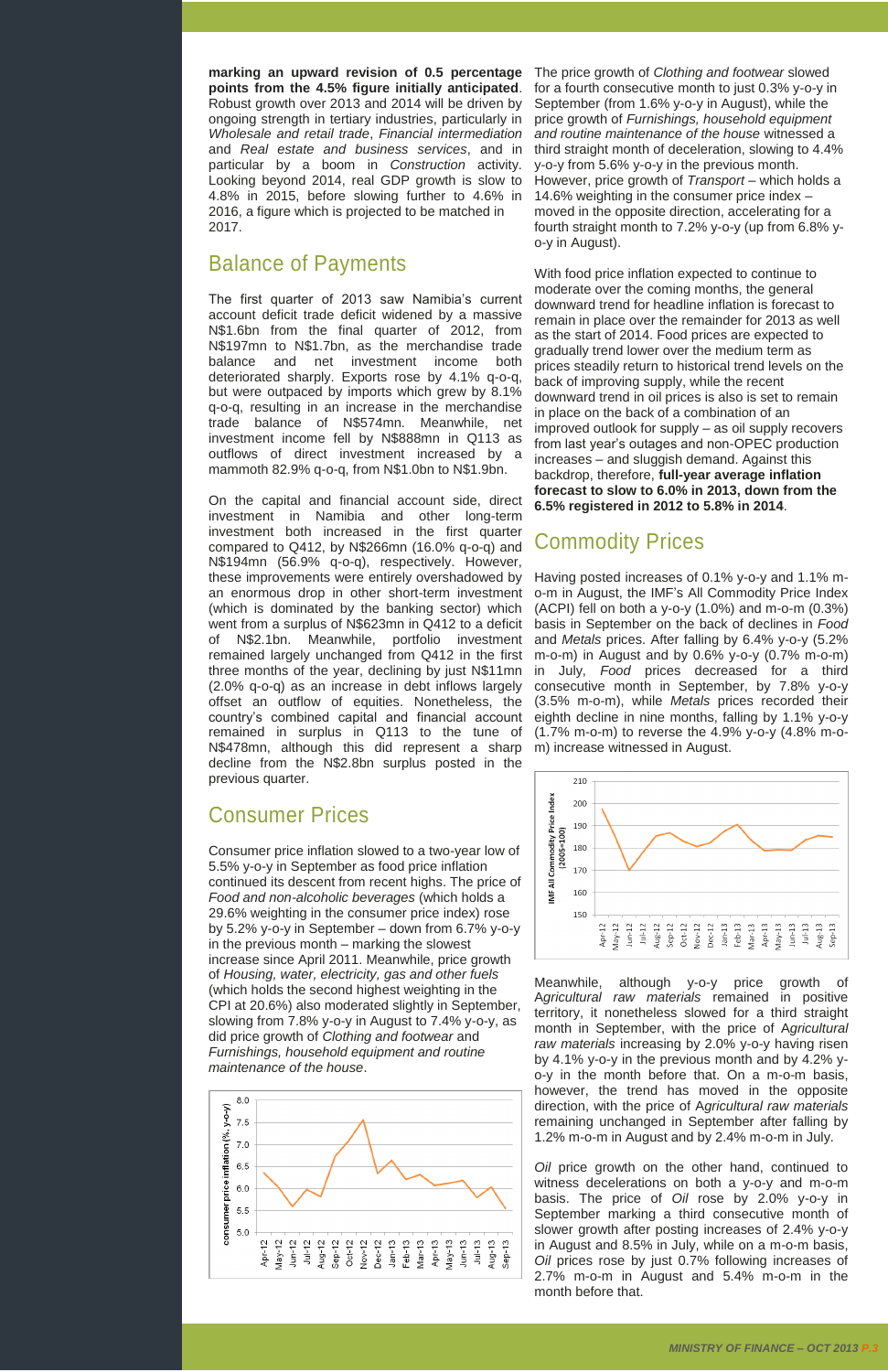# SPECIAL FEATURE Spotlight on: Debt

Public debt has risen sharply in Namibia in recent years as the Government has pursued an expansionary fiscal policy aimed at countering the ill effects of the recent global financial crisis. While debt levels remain low by international standards, this pro-growth stance has nonetheless seen debt levels approaching the domestically-established benchmarks set out in the country's Sovereign Debt Management Strategy (SDMS), published in 2005.

### **Table 1: Benchmarks for Government Debt**

|                                   | <b>Benchmark</b> | 2008/09 | 2009/10 | 2010/11 | 2011/12 | 2012/13 |
|-----------------------------------|------------------|---------|---------|---------|---------|---------|
| <b>Domestic Debt</b>              |                  |         |         |         |         |         |
| Domestic debt to GDP              | 20%              | 13.3%   | 11.6%   | 12.7%   | 18.0%   | 15.8%   |
| Domestic debt to Revenue          | 70%              | 41.6%   | 36.9%   | 45.3%   | 57.6%   | 39.8%   |
| <b>External Debt</b>              |                  |         |         |         |         |         |
| External debt to GDP              | 5%               | 5.1%    | 4.3%    | 3.9%    | 7.8%    | 8.2%    |
| <b>External debt to Exports</b>   | 10%              | 9.8%    | 9.2%    | 8.5%    | 18.9%   | 19.2%   |
| <b>Guarantees</b>                 |                  |         |         |         |         |         |
| Outstanding guarantees to GDP     | 10%              | 4.1%    | 3.4%    | 2.4%    | 2.7%    | 2.1%    |
| <b>Total Debt</b>                 |                  |         |         |         |         |         |
| Total debt to GDP                 | 25%              | 18.4%   | 15.9%   | 16.5%   | 25.9%   | 24.0%   |
| Total debt service to Revenue     | 10%              | 4.7%    | 5.0%    | 4.1%    | 3.8%    | 3.9%    |
| Debt falling due within 12 months | 30%              | 36.3%   | 36.4%   | 39.8%   | 50.3%   | 47.3%   |
| Average Time to Maturity          | 5 years          | 4.3     | 4.3     | 4.7     | 3.8     | 3.6     |

*Source: Sovereign Debt Management Strategy, Ministry of Finance, Bank of Namibia*

### **Total Debt**

Between FY2008/09 and FY2012/13, total debt as a proportion of GDP averaged 20.1%, comfortably below the 25% threshold outlined in the SDMS. However, a 78.8% increase in total debt in FY2011/12 – to N\$24.7bn, up from N\$13.8bn in FY2010/11 – saw this benchmark level broken, with the total debt to GDP ratio rising to 25.9%.

The sharp increase in total debt in FY2011/12 was due the launch of Namibia's first Eurobond, and even thought this did push total debt as a proportion of GDP above the 25% level, the slip beyond the benchmark established in the SDMS was only marginal, and could even perhaps be deemed as being merely on the boundary rather than over it given the small magnitude of the transgression. This argument is given more weight by the fact that the slip above the 25% threshold was only temporary, with total debt as a proportion of GDP dipping back below the 25% level in FY2012/13, to 24.0%. That said, the total debt to GDP ratio is still currently hovering around the benchmfark established in the SDMS, and as such it appears that there is little scope for further expanding total debt

### **Domestic Debt**

Domestic debt as a proportion of GDP averaged 14.3% over the FY2008/09 to FY2011/12 period, but just as for total debt, FY2011/12 saw this metric spike to skew this figure higher. Domestic debt grew by 62.8% to N\$17.2bn, which saw the ratio of domestic debt to GDP increase from 12.7% to 18.0%. Despite this sharp increase, however, the domestic debt to GDP ratio nonetheless remained below the benchmark level established in the SDMS of 20%. Further, domestic debt as a proportion of GDP fell to 15.8% in FY2012/13.

Similarly, in spite of a sharp increase in FY2011/12 – to 57.6%, up from 45.3% in FY2010/11 – the domestic debt to revenue ratio also remained below the 70% benchmark prescribed by the SDMS. Moreover, domestic debt as a proportion of revenue followed the ratio of domestic debt to GDP in dropping in FY2012/13, to 39.8%, dragging the average for this metric down to 44.3% between FY2008/09 and FY2012/13. This, along with the domestic debt to GDP ratio, suggests that there is still some scope for increasing domestic debt.

### **External Debt**

The launch of Namibia's Eurobond in October 2011 saw external debt to GDP rise to 7.3% in FY2011/12, thus exceeding the 5% threshold set out in the SDMS. Moreover, the ratio of eternal debt to GDP rose

further in FY2012/13, to 8.3%, as Namibia launched a ZAR-denominated offering on the Johannesburg Stock Exchange. These two international offerings dragged the average external debt to GDP ratio to 5.9% over the FY2008/09 to FY2012/13 period.

Furthermore, the ratio of external debt to exports spiked to 18.9% in FY2011/12 on the back of the Eurobond issue – almost double the 10% benchmark published in the SDMS – and this figure rose to 19.2% in FY2012/13. The external debt to exports ratio was already in excess of this threshold prior to the Eurobond being launched, standing at 10.1% in FY2010/11, which actually represented a decline from 11.4% in FY2009/10. With external debt to exports also coming in at 11.4% in FY2008/09, the average of this metric stood at 13.1% over the FY2008/09 to FY2012/13 period. These ratios, therefore, suggest that there is no room for more external debt, and indeed, that external debt needs to be decreased going forward to bring it more in line with benchmark levels.

#### **Debt Servicing**

Total debt servicing to revenue has remained comfortably below the 10% threshold outlined in the SDMS, and in fact has even been generally trending downwards since FY2009/10. Total debt servicing to revenue rose to 5.0% in FY2009/10 from 4.7% in the previous year, but FY2010/11 saw this figure fall to 4.1% and FY2011/12 saw it drop to 3.8%. A very slight increase in FY2011/12 – to 3.9% – saw this trend reverse,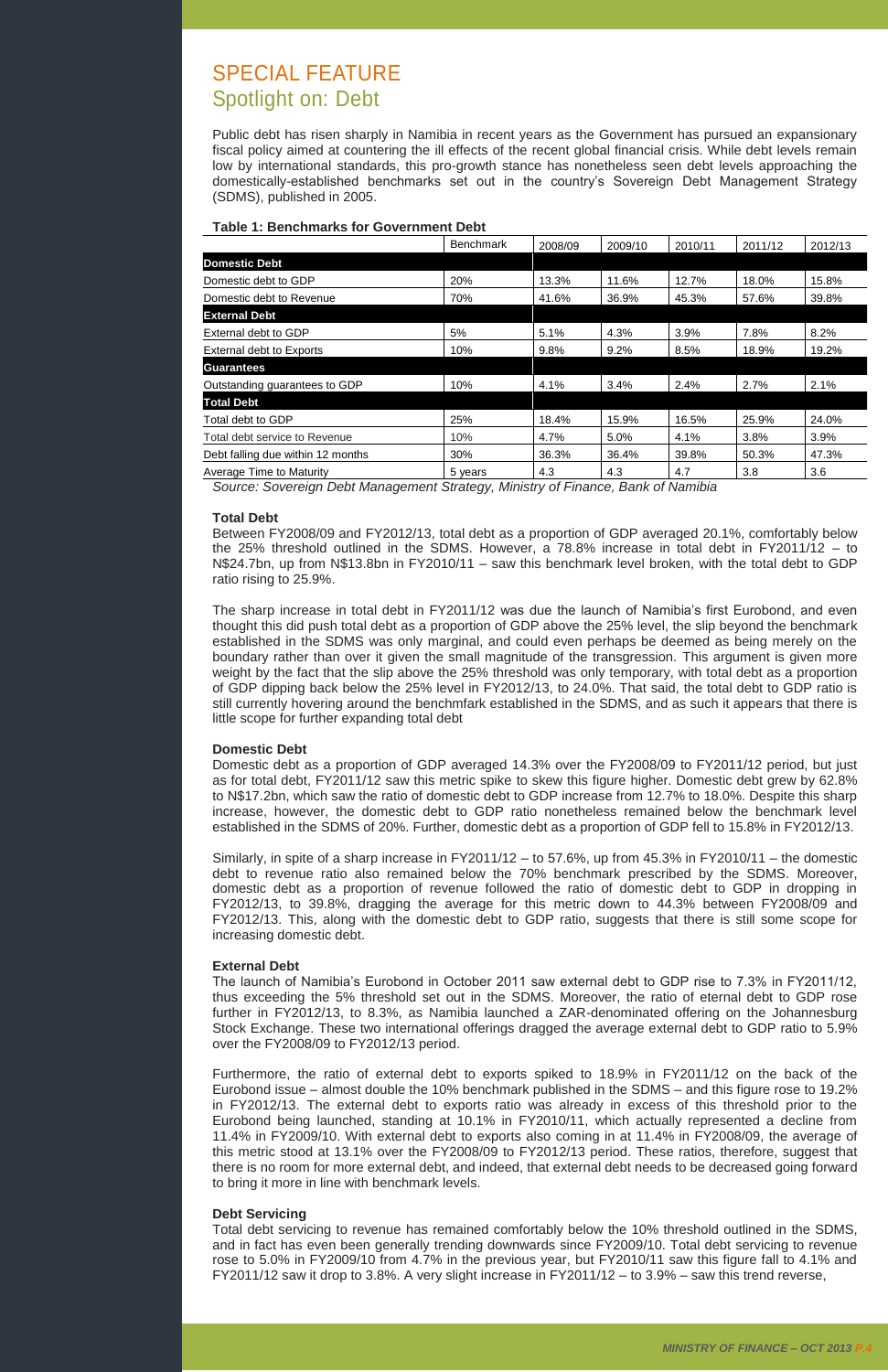although given the tiny magnitude of the increase, it could be argued that this metric in fact remained stable.

This suggests that there is still much room to accommodate a greater level of debt servicing. However, going forward, the expectation would be that debt servicing will increase in line with higher levels of total debt, meaning that caution on this front may well be warranted. That said, revenue collections have improved drastically in recent years. Total revenue rose by 28.0% in FY2011/12 and revenue growth was even higher in FY2012/13 at 47.0%.

This will of course help to keep total debt servicing as a proportion of revenues well anchored, but caution should nonetheless still be exercised with respect to allowing total debt servicing to expand too rapidly. If revenue growth slows – a likely prospect given the extremely high base it is now operating from – total debt service to revenues could potentially increase rapidly.

### **Guarantees**

Guarantees as a proportion of GDP have remained well below the 10% benchmark established in the SDMS, and have in fact declined since FY2008/09, falling from 4.1% to 2.1% in FY2012/13 (although FY2011/12 did see this metric increase slightly, to 2.7% from 2.4% in the previous year). This suggests that there is plenty of room for the government to offer further guarantees, but it should be kept in mind that this metric only tracks explicit guarantees, and therefore the implicit guarantees associated with state owned enterprises are excluded. This, naturally, changes the picture where guarantees are concerned. Furthermore, should just a few significant guarantees be issued – such as for the Kudu gas project and the planned Walvis Bay port expansion – guarantees as a proportion of GDP could potentially rise very rapidly.

### **Maturity**

The SDMS specifies that debt falling due within 12 months should not exceed 30% of the total debt portfolio. This, however, is one benchmark that has consistently been missed. Debt falling due within 12 months stood at 47.3% in FY2012/13 – which actually marked a decline from the 50.3% figure recorded in FY2011/12 – and the average for this ratio between 2008/09 and FY2012/13 stood at 42.0%. This suggests not only that there is no room for increasing short-term debt, but that in fact short-term debt must actively be decreased.

Meanwhile, average time to maturity (ATM) – which measures how long it takes on average to rollover or refinance the debt portfolio – stood at 3.6 years in FY2012/13, marking a slight decline from 3.8 years in FY2011/12. The SDMS sets 5 years as the benchmark for ATM, and so this metric is currently comfortably below the threshold. However, given that a low ATM indicates that a high proportion of total debt will be due for payment or roll over in the near future, it therefore implies that there is a relatively high exposure to refinancing risk if resources are not available to meet or roll over the maturing debt.

Given the country's low ATM and the fact that the proportion of debt falling due within 12 months is far in excess of the 30% limit imposed by the SDMS, Namibia perhaps needs to consider extending the maturity of its public debt profile. This becomes even more apparent when considering the current (end-Mar 2013) government debt profile, as depicted in Figure 1. This highlights how highly heavily weighted the government debt portfolio – particularly domestic debt – is towards short-term debt, and how relatively little there is on offer at the longer end of the yield curve. In a positive move, July this year has seen the launch of three new longer-term bonds – the GC25, the GC32 and the GC35 – in an attempt to extend the maturity of the government's debt profile and increase the ATM. However, a key problem remains the lack of a well functioning secondary market. Until this issue is addressed, demand will continue to be weighted in favour of short-term debt over longer term instruments, particularly in the current climate where investors are expecting an increase in future market yields, which means appetite for longer maturing bonds remains limited.





*Source: Bank of Namibia*

*MINISTRY OF FINANCE – OCT 2013 P.5*